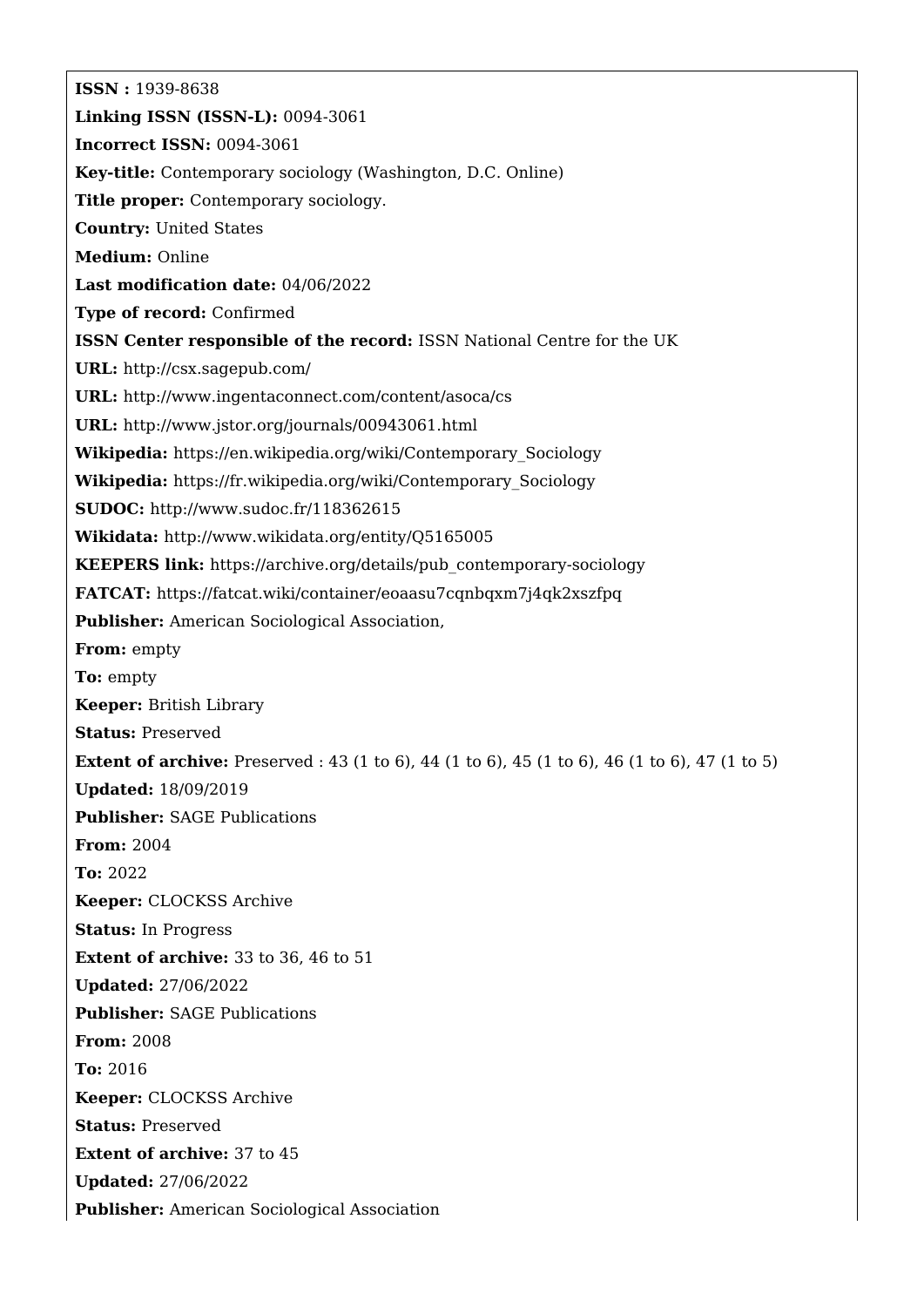**From:** 1972 **To:** 2014 **Keeper:** Internet Archive **Status:** Preserved **Extent of archive:** 1 to 43 **Updated:** 01/01/1970 **Publisher:** SAGE Publications **From:** 2004 **To:** 2022 **Keeper:** LOCKSS Archive **Status:** In Progress **Extent of archive:** 33, 51 **Updated:** 27/06/2022 **Publisher:** SAGE Publications **From:** 2005 **To:** 2021 **Keeper:** LOCKSS Archive **Status:** Preserved **Extent of archive:** 34 to 50 **Updated:** 27/06/2022 **Publisher:** Sage **From:** 2010 **To:** 2022 **Keeper:** Library of Congress **Status:** Preserved **Extent of archive:** 39 (1 to 6); 40 (1 to 6); 41 (1 to 6); 42 (1 to 6); 43 (1 to 6); 44 (1 to 6); 45 (1 to 6); 46 (1 to 6); 47 (1 to 6); 48 (1 to 6); 49 (1 to 6); 50 (1 to 5); 51 (1) **Updated:** 08/04/2022 **Publisher:** JSTOR **From:** 2004 **To:** 2019 **Keeper:** National Library of the Netherlands **Status:** Preserved **Extent of archive:** Preserved : 33 (1 to 6); 34 (1 to 6); 35 (1 to 6); 36 (1 to 6); 37 (1 to 6); 38 (1 to 6); 39 (1 to 6); 40 (1, 2, 6); 41 (1 to 6); 42 (1 to 6); 43 (1 to 6); 44 (1 to 4); 45 (1 to 6); 46 (1 to 6); 47 (1 to 6); 48 (1 to 6) **Updated:** 19/06/2022 **Publisher:** SAGE Publications

**From:** 2004

**To:** 2022

**Keeper:** Portico

**Status:** Preserved